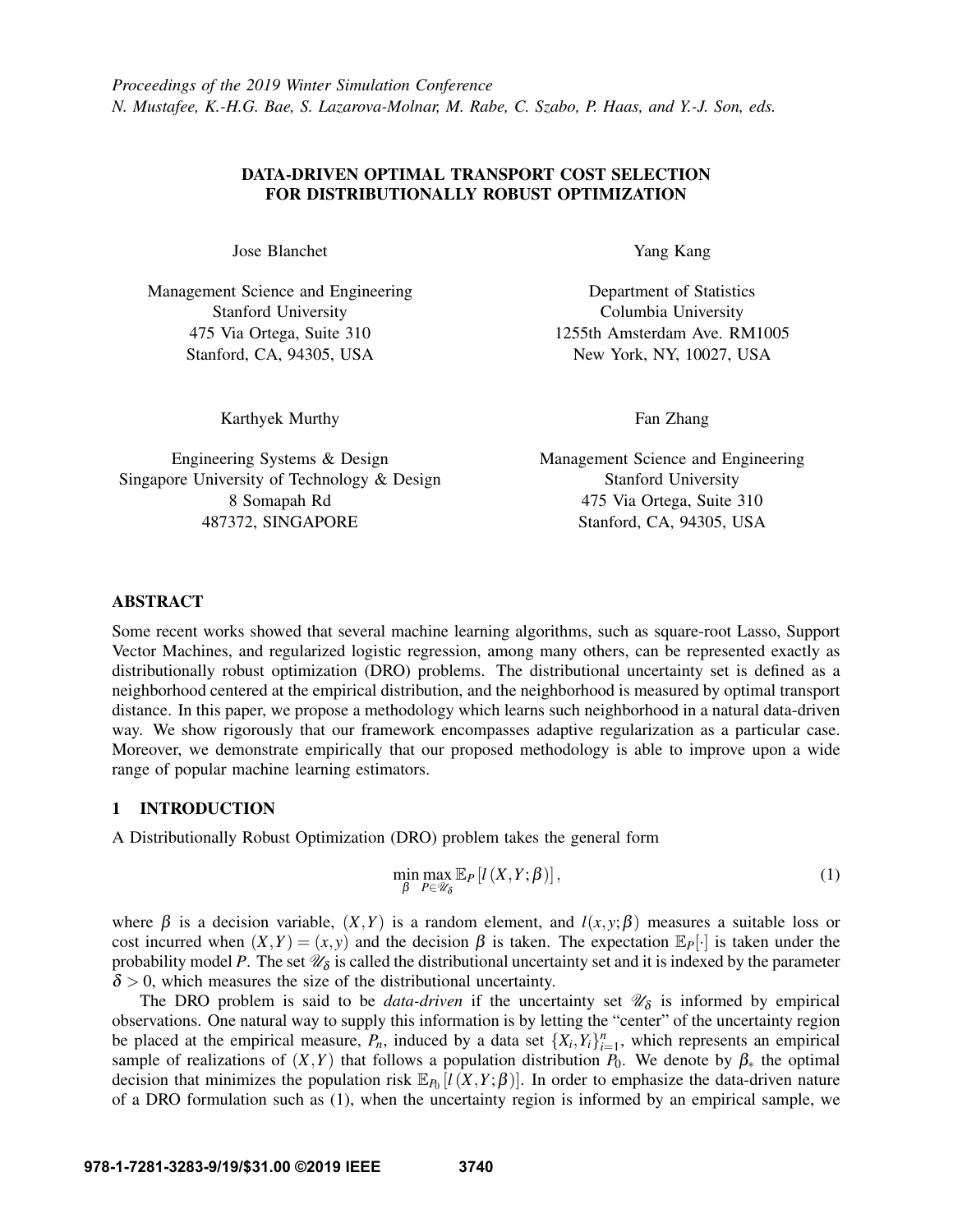write  $\mathscr{U}_{\delta} = \mathscr{U}_{\delta}(P_n)$ . To the best of our knowledge, the available data is utilized in the DRO literature only by defining the center of the uncertainty region  $\mathcal{U}_{\delta}(P_n)$  as the empirical measure  $P_n$ .

Our goal in this paper is to discuss a data-driven framework to inform the *shape* of  $\mathcal{U}_{\delta}(P_n)$ . Throughout this paper, we assume that a sensible loss function  $l(x, y; \beta)$  has been selected for the problem at hand. Our contribution concerns the construction of the uncertainty region in a fully data-driven way and the implications of this design in machine learning applications. Before providing our construction, let us discuss the significance of the data-driven DRO in the context of machine learning.

Recently, [\(Blanchet et al. 2016;](#page-11-0) [Shafieezadeh-Abadeh et al. 2015\)](#page-11-1) showed that many prevailing machine learning estimators can be represented exactly as a data-driven DRO formulation in [\(1\)](#page-0-0). For example, suppose that  $X \in \mathbb{R}^d$  and  $Y \in \{-1, 1\}$ . Further, let  $l(x, y, \beta) = \log(1 + \exp(-y\beta^T x))$  be the log-exponential loss associated to a logistic regression model where  $Y \sim Ber(1/(1+\exp(-\beta_*^T x))$ , and  $\beta_*$  is the underlying parameter to learn. Then, given a set of empirical samples  $\mathscr{D}_n = \{ (X_i, Y_i) \}_{i=1}^n$  $\sum_{i=1}^{n}$ , and a judicious choice of the distributional uncertainty set  $\mathcal{U}_{\delta}(P_n)$ , [\(Blanchet et al. 2016\)](#page-11-0) shows that

<span id="page-1-0"></span>
$$
\min_{\beta} \max_{P \in \mathscr{U}_{\delta}(P_n)} \mathbb{E}_P[l(X,Y,\beta)] = \min_{\beta} \left( \mathbb{E}_{P_n}[l(X,Y,\beta)] + \delta \left\| \beta \right\|_P \right),\tag{2}
$$

where  $\|\cdot\|_p$  is the  $\ell_p$ -norm in  $\mathbb{R}^d$  for  $p \in [1, \infty)$  and  $\mathbb{E}_{P_n}[l(X, Y, \beta)] = n^{-1} \sum_{i=1}^n l(X_i, Y_i; \beta)$ .

The definition of  $\mathscr{U}_{\delta}(P_n)$  turns out to be informed by the dual norm  $\|\cdot\|_q$  with  $1/p + 1/q = 1$ . If  $p = 1$  we see that [\(2\)](#page-1-0) recovers  $L_1$  regularized logistic regression (see [\(Friedman et al. 2001\)](#page-11-2)). Other estimators such as Support Vector Machines and sqrt-Lasso are shown in [\(Blanchet et al. 2016\)](#page-11-0) to admit DRO representations analogous to  $(2)$  – provided that the loss function and the uncertainty region are judiciously chosen. Note that the parameter  $\delta$  in  $\mathscr{U}_{\delta}(P_n)$  is precisely the regularization parameter in the right hand side of [\(2\)](#page-1-0). So, the data-driven DRO representation [\(2\)](#page-1-0) provides a direct interpretation of the regularization parameter as the size of the probabilistic uncertainty around the empirical evidence.

An important element to all of the DRO representations obtained in [\(Blanchet et al. 2016\)](#page-11-0) is that the design of the uncertainty region  $\mathscr{U}_{\delta}(P_n)$  is based on optimal transport theory. In particular, we have that

<span id="page-1-1"></span>
$$
\mathscr{U}_{\delta}(P_n) = \{ P : D_c(P, P_n) \leq \delta \},\tag{3}
$$

and  $D_c(P, P_n)$  is the minimal cost of rearranging (i.e. transporting the mass of) the distribution  $P_n$  into the distribution *P*. The rearrangement mechanism has a transportation cost  $c(u, w) \ge 0$  for moving a unit of mass from location *u* in the support of  $P_n$  to location *w* in the support of *P*. For instance, in the setting of [\(2\)](#page-1-0) we have that

<span id="page-1-2"></span>
$$
c((x, y), (x', y')) = ||x - x'||_q^2 I(y = y') + \infty \cdot I(y \neq y').
$$
\n(4)

In the end, as we discuss in Section [3,](#page-3-0)  $D_c(P, P_n)$  can be easily computed as the solution of a linear programming (LP) problem which is known as Kantorovich's problem [\(Villani 2008\)](#page-11-3).

Other discrepancy notions between probability models have been considered, typically using the Kullback-Leibler divergence and other divergence based notions [\(Hu, Z., and L. J. Hong.](#page-11-4) ; [Lam and Zhou](#page-11-5) [2017;](#page-11-5) [Ghosh and Lam 2019\)](#page-11-6). Using divergence (or likelihood ratio) based discrepancies to characterize the uncertainty region  $\mathscr{U}_{\delta}(P_n)$  forces the models  $P \in \mathscr{U}_{\delta}(P_n)$  to share the same support with  $P_n$ , which may restrict generalization properties of a DRO-based estimator, and such restriction may induce overfitting problem [\(Esfahani and Kuhn \(2018\)](#page-11-7) and [Blanchet et al. \(2016\)\)](#page-11-0).

In summary, data-driven DRO via optimal transport has been shown to encompass a wide range of prevailing machine learning estimators. However, so far the cost function  $c(\cdot)$  is fixed, and not chosen in a data-driven way.

Our main contribution in this paper is to propose a comprehensive approach for designing the uncertainty region  $\mathscr{U}_{\delta}(P_n)$  in a fully data-driven way, using the convenient role of  $c(\cdot)$  in the definition of the optimal transport discrepancy  $D_c(P, P_n)$ . Our modeling approach further underscores, beyond the existence of representations such as [\(2\)](#page-1-0), the convenience of working with an optimal transport discrepancy for the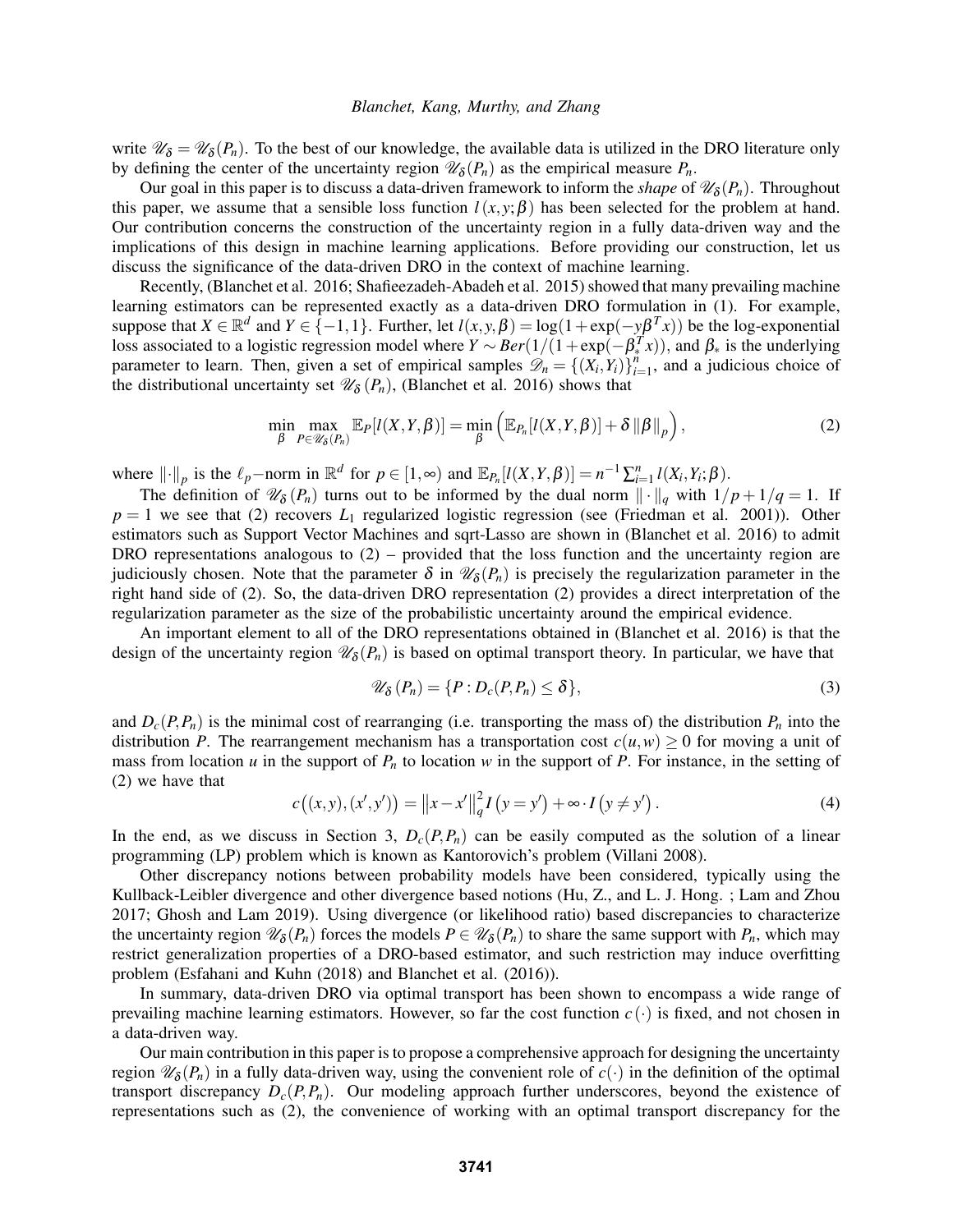design of data-driven DRO machine learning estimators. In other words, because one can select  $c(\cdot)$  in a data driven way, it is sensible to use our data-driven DRO formulation even if one is not able to simplify the inner optimization in order to achieve a representation such as [\(2\)](#page-1-0).

Our idea is to apply metric-learning procedures to estimate  $c(\cdot)$  from the training data. Then, use such data-driven  $c(\cdot)$  in the definition of  $D_c(P, P_n)$  and the construction  $\mathscr{U}_{\delta}(P_n)$  in [\(3\)](#page-1-1). Finally, solve the DRO problem [\(1\)](#page-0-0), using cross-validation to choose  $\delta$ .

The intuition behind our proposal is the following. By using a metric learning procedure we are able to calibrate a cost function  $c(\cdot)$  which attaches relatively high transportation costs to  $(u, w)$  if transporting mass between these locations substantially impacts performance (e.g. in the response variable, so increasing the expected risk). In turn, the adversary, with a given budget  $\delta$ , will carefully choose the data which is to be transported. The mechanism will then induce enhanced out-of-sample performance focusing precisely on regions of relevance, while improving generalization error.

One of the challenges for the implementation of our idea is to efficiently solve [\(1\)](#page-0-0). We address this challenge by proposing a stochastic gradient descent algorithm which takes advantage of a duality representation and fully exploits the nature of the linear programming structure embedded in the definition of  $D_c(P, P_n)$ , together with a smoothing technique.

Another challenge consists in selecting the type of cost  $c(\cdot)$  to be used in practice, and the methodology to fit such cost. To cope with this challenge, we rely on metric-learning procedures. We do not contribute any novel metric learning methodology; rather, we discuss various parametric cost functions and methods developed in the metric-learning literature. In particular, we discuss their use in the context of fully data-drive DRO formulations for machine learning problems – which is what we propose in this paper. The choice of  $c(\cdot)$  ultimately will be influenced by the nature of the data and the application at hand. For example, in the setting of image recognition, it might be natural to use a cost function related to similarity notions.

In addition to discuss intuitively the benefits of our approach in Section [2,](#page-2-0) we also show that our methodology provides a way to naturally estimate various parameters in the setting of adaptive regularization. For example, Theorem [1](#page-6-0) below, shows that choosing  $c(\cdot)$  using a suitable weighted norm, allows us to recover an adaptive regularized ridge regression estimator [\(Ishwaran and Rao 2014\)](#page-11-8). In turn, using standard techniques from metric learning we can estimate  $c(\cdot)$ . Hence, our technique connects metric learning tools to estimate the parameters of adaptive regularized estimators.

More broadly, we compare the performance of our procedure with a number of alternatives in the setting of various data sets and show that our approach exhibits consistently superior performance.

### <span id="page-2-0"></span>2 DATA-DRIVEN DRO: INTUITION AND INTERPRETATIONS

One of the main benefits of the DRO formulations such as [\(1\)](#page-0-0) and [\(2\)](#page-1-0) is their interpretability. For example, we can readily see from the left hand side of [\(2\)](#page-1-0) that the regularization parameter corresponds precisely to the size of the *data-driven* distributional uncertainty.

The data-driven aspect is important because we can employ statistical thinking to optimally characterize the size of the uncertainty,  $\delta$ . This readily implies an optimal choice of the regularization parameter, as explained in [\(Blanchet et al. 2016\)](#page-11-0), in settings such as [\(2\)](#page-1-0). Elaborating, we can interpret  $\mathscr{U}_{\delta}(P_n)$  as the set of plausible variations of the empirical data, *Pn*. Consequently, for instance, in the linear regression setting leading to [\(2\)](#page-1-0), the estimate  $\beta_P = \arg \min_{\beta} \mathbb{E}_P [l(X, Y, \beta)]$  is a plausible estimate of the regression parameter  $\beta_*$  as long as  $P \in \mathcal{U}_{\delta}(P_n)$ . Hence, the set

$$
\Lambda_{\delta}\left(P_{n}\right)=\left\{ \beta_{P}:P\in\mathscr{U}_{\delta}\left(P_{n}\right)\right\}
$$

is a natural confidence region for  $\beta_*$  that shrinks when  $\delta$  is decreasing. Thus, a statistically minded approach for choosing  $\delta$  is to fix a confidence level, say  $(1-\alpha)$ , and choose an optimal  $\delta(\delta_*(n))$  via

<span id="page-2-1"></span>
$$
\delta_* (n) := \inf \{ \delta : P(\beta_* \in \Lambda_{\delta}(P_n)) \geq 1 - \alpha \}. \tag{5}
$$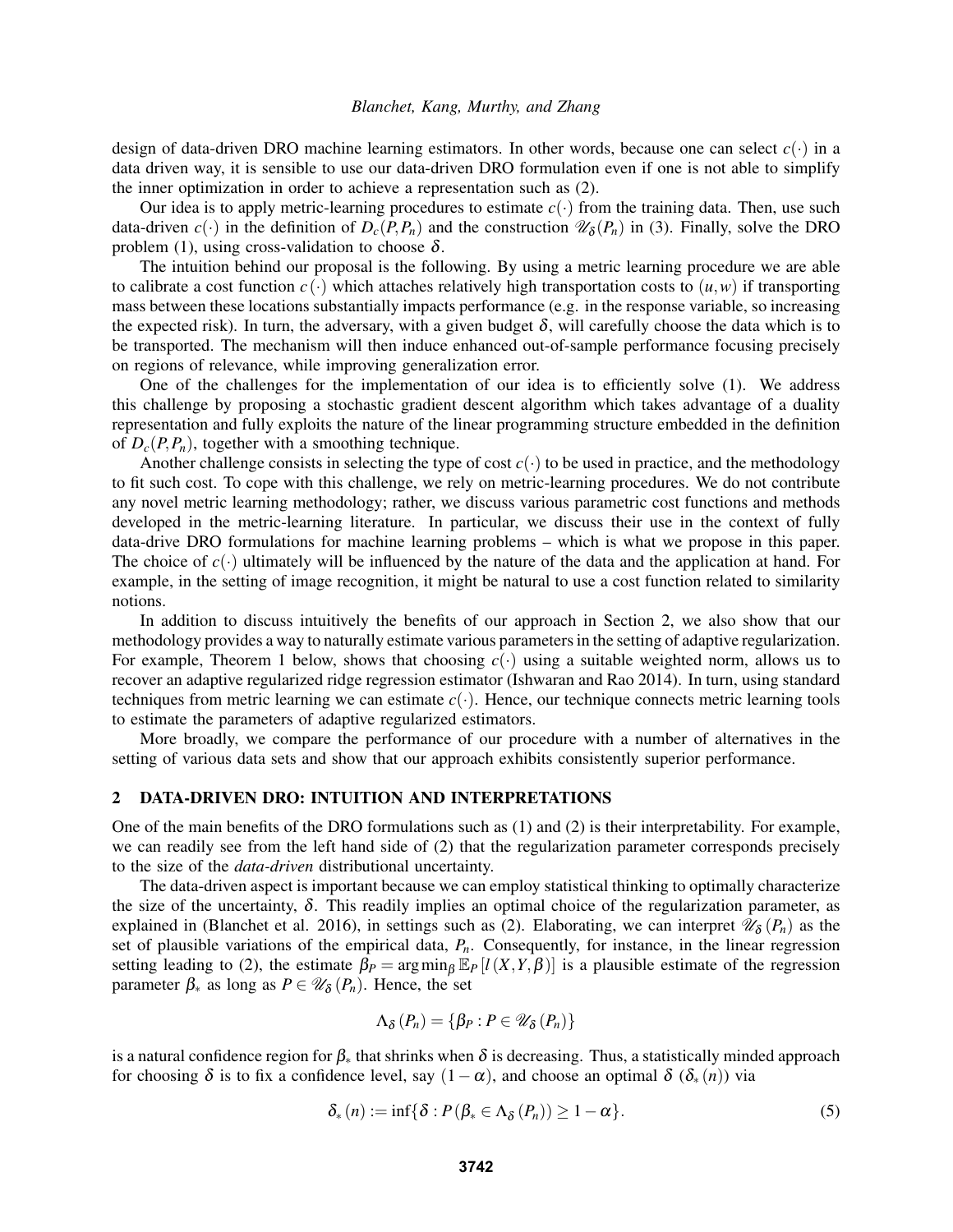Note that the random element in  $P(\beta_* \in \Lambda_{\delta}(P_n))$  is given by  $P_n$ . In [\(Blanchet et al. 2016\)](#page-11-0) this optimization problem is solved asymptotically as  $n \to \infty$  under standard assumptions on the data generating process. If the underlying model is correct, one would typically obtain, as in [\(Blanchet et al. 2016\)](#page-11-0), that  $\delta_*(n) \to 0$  at a suitable rate. For instance, in the linear regression setting corresponding to [\(2\)](#page-1-0), if the data is i.i.d. with finite variance and the linear regression model holds then  $\delta_*(n) = \chi_{1-\alpha}(1+o(1))/n$  as  $n \to \infty$  (where  $\chi_\alpha$ is the  $\alpha$  quantile of an explicitly characterized distribution).

In practice, one can also choose  $\delta$  by cross-validation. The work of [\(Blanchet et al. 2016\)](#page-11-0) compares the asymptotically optimal choice δ∗(*n*) against cross-validation, concluding that the performance is comparable in the experiments performed. In this paper, we use cross validation to choose  $\delta$ , but the insights behind the limiting behavior of [\(5\)](#page-2-1) are useful, as we shall see, to inform the design of our algorithms.

More generally, the DRO formulation [\(1\)](#page-0-0) is appealing because the distributional uncertainty endows the estimation of  $\beta$  directly with a mechanism to enhance generalization properties. To wit, we can interpret [\(1\)](#page-0-0) as a game in which we (the outer player) choose a decision  $\beta$ , while the adversary (the inner player) selects a model which is a perturbation,  $P$ , of the data (encoded by  $P_n$ ). The amount of the perturbation is dictated by the size of  $\delta$  which, as discussed earlier, is data driven. But the type of perturbation and how the perturbation is measured is dictated by  $D_c(P, P_n)$ . It makes sense to inform the design of  $D_c(\cdot)$  using a data-driven mechanism, which is our goal in this paper. The intuition is to allow the types of perturbations which focus the effort and budget of the adversary mostly on out-of-sample exploration over regions of relevance.

The type of benefit that is obtained by informing  $D_c(P, P_n)$  with data is illustrated in Figure [1](#page-3-1) below, which illustrates a classification task. The data roughly lies on a lower dimensional non-linear manifold. Some data which is classified with a negative label is seen to be "close" to data which is classified with a positive label when seeing the whole space (i.e.  $\mathbb{R}^2$ ) as the natural ambient domain of the data. However, if we use a distance similar to the geodesic distance intrinsic to the manifold we would see that the negative instances are actually far from the positive instances. So, the generalization properties of the algorithm would be enhanced relative to using a standard metric in the ambient space, because with a given budget  $\delta$  the adversarial player would be allowed perturbations mostly along the intrinsic manifold where the data lies and instances which are surrounded (in the intrinsic metric) by similarly classified examples will naturally carry significant impact in testing performance. A quantitative example to illustrate this point will be discussed in the sequel.



<span id="page-3-1"></span>Figure 1: Stylized examples illustrating the need for data-driven cost function.

### <span id="page-3-0"></span>3 BACKGROUND ON OPTIMAL TRANSPORT AND METRIC LEARNING PROCEDURES

In this section we quickly review basic notions on optimal transport and metric learning methods so that we can define  $D_c(P, P_n)$  and explain how to calibrate the function  $c(\cdot)$ .

### 3.1 Defining Optimal Transport Distance and Discrepancies

Assume that the cost function  $c : \mathbb{R}^{d+1} \times \mathbb{R}^{d+1} \to [0, \infty]$  is lower semicontinuous. We also assume that  $c(u, v) = 0$  if and only if  $u = v$ . Given two distributions *P* and *Q*, with supports  $\mathscr{S}_P$  and  $\mathscr{S}_Q$ , respectively,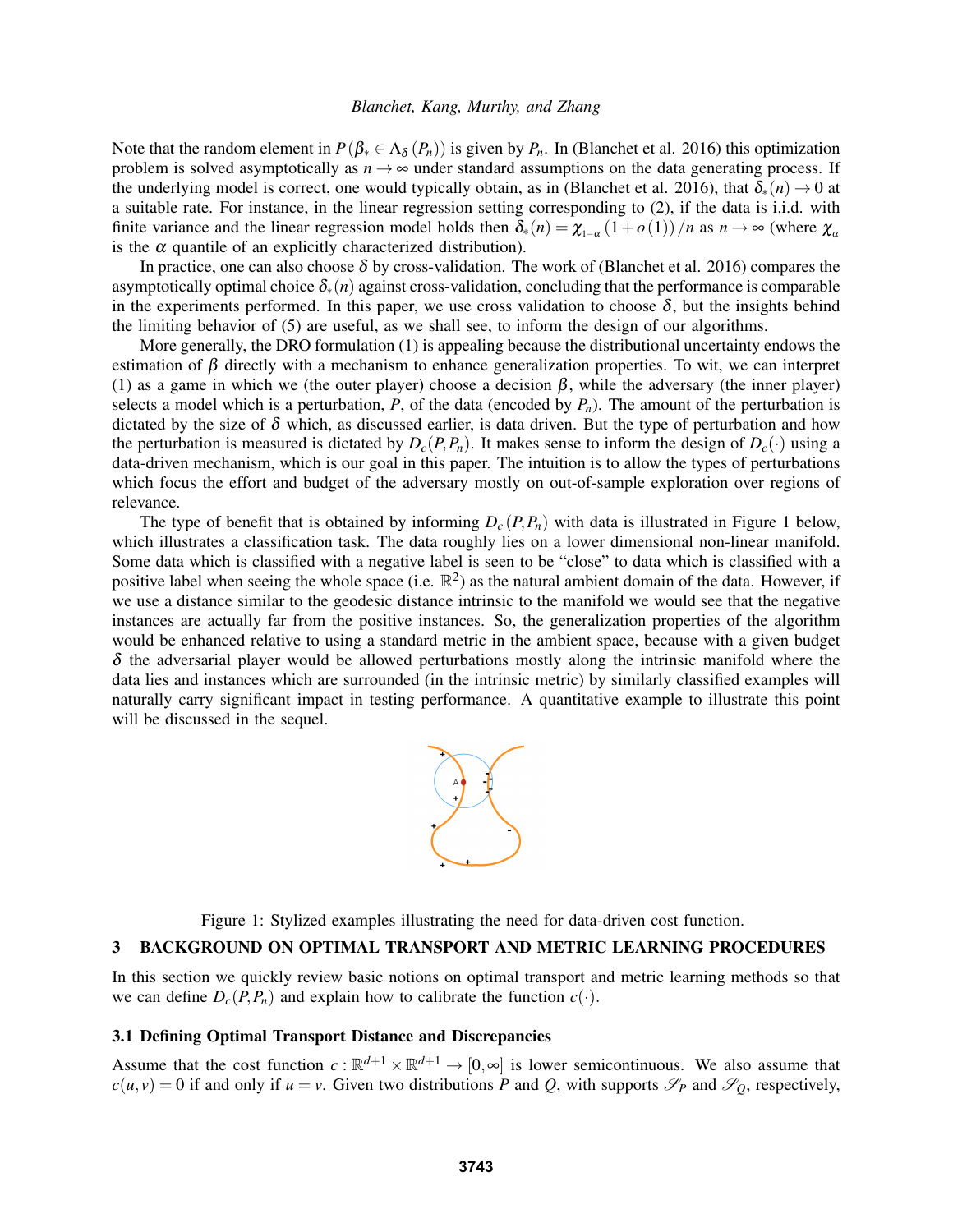we define the optimal transport discrepancy, *Dc*, via

<span id="page-4-0"></span>
$$
D_c(P,Q) = \inf \{ \mathbb{E}_{\pi} [c(U,V)] : \pi \in \mathcal{P} \left( \mathcal{S}_P \times \mathcal{S}_Q \right), \pi_U = P, \pi_V = Q \},\tag{6}
$$

where  $\mathcal{P}(\mathcal{S}_P \times \mathcal{S}_Q)$  is the set of probability distributions  $\pi$  supported on  $\mathcal{S}_P \times \mathcal{S}_Q$ , and  $\pi_v$  and  $\pi_v$ denote the marginals of *U* and *V* under  $\pi$ , respectively. Because  $c(\cdot)$  is non-negative we have that  $D_c(P,Q) \geq 0$ . Moreover, requiring that  $c(u, v) = 0$  if and only if  $u = v$  guarantees that  $D_c(P,Q) = 0$  if and only  $P = Q$ . If, in addition,  $c(\cdot)$  is symmetric (i.e.  $c(u, v) = c(v, u)$ ), and there exists  $\rho \ge 1$  such that  $c^{1/\rho}(u,w) \leq c^{1/\rho}(u,v) + c^{1/\rho}(v,w)$  (i.e.  $c^{1/\rho}(\cdot)$  satisfies the triangle inequality) then it can be easily verified (see [\(Villani 2008\)](#page-11-3)) that  $D_c^{1/p}(P,Q)$  is a metric. For example, if  $c(u, v) = ||u - v||_q^p$  for  $q \ge 1$  (where  $||u - v||_q$  denotes the *l<sub>q</sub>* norm in ℝ<sup>*d*+1</sup>) then *D<sub>c</sub>*(·) is known as the Wasserstein distance of order *ρ*. Observe that [\(6\)](#page-4-0) is a linear program in the variable  $\pi$ .

### 3.2 On Metric Learning Procedures

In order to keep the discussion focused, we use a few metric learning procedures, but we emphasize that our approach can be used in combination with virtually any method in the metric learning literature, see the survey paper [\(Bellet et al. 2013\)](#page-11-9) that contains additional discussion on metric learning procedures. The procedures that we consider, as we shall see, can be seen to already improve significantly upon natural benchmarks. Moreover, as we shall see, these metric families can be related to adaptive regularization. This connection will be useful to further enhance the intuition of our procedure.

#### <span id="page-4-2"></span>3.2.1 The Mahalanobis Distance

The Mahalanobis metric is defined as

$$
d_{\Lambda}(x,x') = \left( \left( x - x' \right)^T \Lambda \left( x - x' \right) \right)^{1/2},
$$

where  $\Lambda$  is symmetric and positive semi-definite and we write  $\Lambda \in PSD$ . Note that  $d_{\Lambda}(x, x')$  is the metric induced by the norm  $||x||_{\Lambda} = \sqrt{x^T \Lambda x}$ .

For a discussion, assume that our data is of the form  $\mathcal{D}_n = \{(X_i, Y_i)\}_{i=1}^n$  and  $Y_i \in \{-1, +1\}$ . The prediction variables are assumed to be standardized. Motivated by applications such as social networks, in which there is a natural graph which can be used to connect instances in the data, we assume that one is given sets  $\mathcal M$  and  $\mathcal N$ , where  $\mathcal M$  is the set of the pairs that should be close (so that we can connect them) to each other, and  $\mathcal N$ , on contrary, is characterizing the relations that the pairs should be far away (not connected), we define them as

$$
\mathcal{M} := \{(X_i, X_j) \mid X_i \text{ and } X_j \text{ should connect}\},\
$$

$$
\mathcal{N} := \{(X_i, X_j) \mid X_i \text{ and } X_j \text{ should not connect}\}.
$$

While it is typically assumed that  $M$  and  $N$  are given, one may always resort to *k*-Nearest-Neighbor (*k*-NN) method for the generation of these sets. This is the approach that we follow in our numerical experiments. But we emphasize that choosing any criterion for the definition of  $\mathcal M$  and  $\mathcal N$  should be influenced by the learning task in order to retain both interpretability and performance.

In our experiments we let  $(X_i, X_j)$  belong to  $\mathcal M$  if, in addition to being sufficiently close (i.e. in the *k*-NN criterion),  $Y_i = Y_j$ . If  $Y_i \neq Y_j$ , then we have that  $(X_i, X_j) \in \mathcal{N}$ .

The work of [\(Xing et al. 2002\)](#page-11-10), one of the earlier reference on the subject, suggests considering

<span id="page-4-1"></span>
$$
\min_{\Lambda \in PSD} \sum_{(X_i, X_j) \in \mathcal{M}} d_{\Lambda}^2(X_i, X_j) \quad s.t. \quad \sum_{(X_i, X_j) \in \mathcal{N}} d_{\Lambda}^2(X_i, X_j) \ge \bar{\lambda}.
$$
\n(7)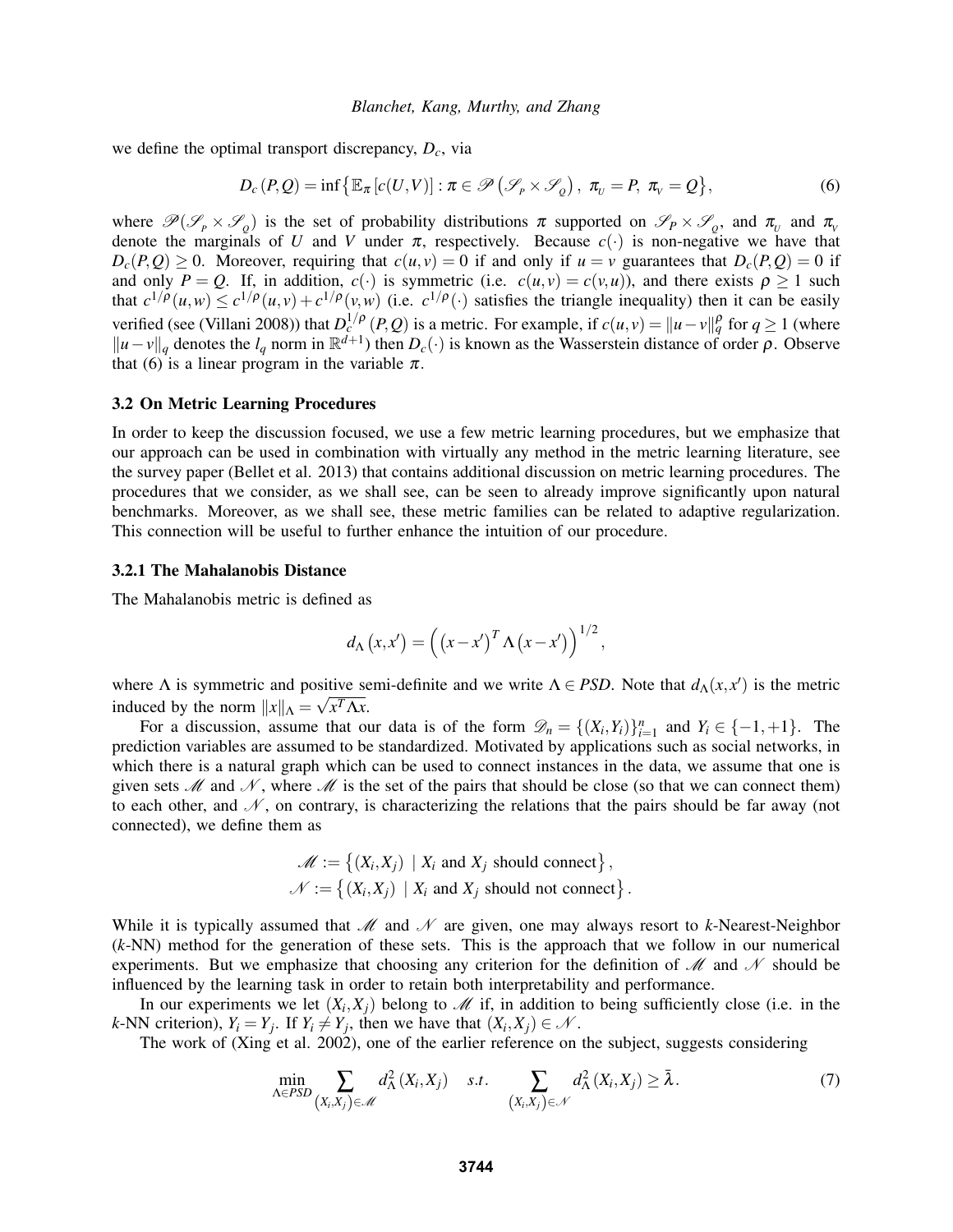In words, the previous optimization problem minimizes the total distance between pairs that should be connect, while keeping the pairs that should not connect well separated. The constant  $\lambda > 0$  is somewhat arbitrary (given that  $\Lambda$  can be normalized by  $\bar{\lambda}$ , we can choose  $\bar{\lambda} = 1$ ).

The optimization problem [\(7\)](#page-4-1) is an LP problem on the convex cone *PSD* and it has been widely studied. Since  $\Lambda \in PSD$ , we can always write  $\Lambda = LL^T$ , and therefore  $d_{\Lambda}(X_i, X_j) = ||X_i - X_j||_{\Lambda} := ||LX_i - LX_j||_2$ . There are various techniques which can be used to exploit the *PSD* structure to efficiently solve [\(7\)](#page-4-1); see, for example, [\(Xing et al. 2002\)](#page-11-10) for a projection-based algorithm; or [\(Schultz and Joachims 2003\)](#page-11-11), which uses a factorization-based procedure; or the survey paper [\(Bellet et al. 2013\)](#page-11-9) for the discussion of a wide range of techniques.

We have chosen formulation [\(7\)](#page-4-1) to estimate  $\Lambda$  because it is intuitive and easy to state, but the topic of learning Mahalanobis distances is an active area of research and there are different algorithms which can be implemented [\(Li et al. 2018\)](#page-11-12).

#### <span id="page-5-0"></span>3.2.2 Using Mahalanobis Distance In Data-Driven DRO

Let us assume that the underlying data takes the form  $\mathcal{D}_n = \{(X_i, Y_i)\}_{i=1}^n$ , where  $X_i \in \mathbb{R}^d$  and  $Y_i \in \mathbb{R}$  and the loss function, depending on a decision variable  $\beta \in R^m$ , is given by  $l(x, y; \beta)$ . Note that we are not imposing any linear structure on the underlying model or in the loss function. Then, motivated by the cost function [\(4\)](#page-1-2), we may consider

<span id="page-5-1"></span>
$$
c_{\Lambda}(x, y), (x', y')) = d_{\Lambda}^{2}(x, x') I(y = y') + \infty I(y \neq y'),
$$
\n(8)

for  $\Lambda \in PSD$ . The infinite contribution in the definition of  $c_\Lambda$  (i.e.  $\infty \cdot I(y \neq y')$ ) indicates that the adversarial player in the DRO formulation is not allowed to perturb the response variable.

Even in this case, since the definitions of M and N depend on  $W_i = (X_i, Y_i)$  (in particular, on the response variable), cost function  $c_{\Lambda}(\cdot)$  (once  $\Lambda$  is calibrated using, for example, the method discussed in the previous subsection), will be informed by the  $Y_i$ s. Then, we estimate  $\beta$  via

$$
\min_{\beta} \sup_{P:D_{c_{\Lambda}}(P,P_n) \leq \delta} \mathbb{E}_P[l(X,Y;\beta)].\tag{9}
$$

It is important to note that  $\Lambda$  has been applied only to the definition of the cost function.

The intuition behind the formulation can be gained in the context of a logistic regression setting, see the example in Figure [2:](#page-6-1) Suppose that  $d = 2$ , and that *Y* depends only on  $X(1)$  (i.e. the first coordinate of *X*). Then, the metric learning procedure in [\(7\)](#page-4-1) will induce a relatively low transportation cost across the *X*(2) direction and a relatively high transportation cost in the *X*(1) direction, whose contribution, being highly informative, is reasonably captured by the metric learning mechanism. Since the  $X(1)$  direction is most impactful, from the standpoint of expected loss estimation, the adversarial player will reach a compromise, between transporting (which is relatively expensive) and increasing the expected loss (which is the adversary's objective). Out of this compromise the DRO procedure localizes the out-of-sample enhancement, and yet improves generalization.

### 3.2.3 Mahalanobis Metric on a Non-Linear Feature Space

In this section, in order to capture the non-linear structure of the data, we apply a non-linear feature map  $\Phi: R^d \to R^l$  to the data and then learn the Mahalanobis metric on the feature space. Assume that the data takes the form  $\mathcal{D}_n = \{(X_i, Y_i)\}_{i=1}^n$  $X_i = 1$ , where  $X_i \in \mathbb{R}^d$  and  $Y_i \in \mathbb{R}$  and the loss function, depending on decision variable  $\beta \in R^m$ , is given by  $\hat{l}(x, y; \beta)$ . Once again, motivated by the cost function [\(4\)](#page-1-2), we may define

<span id="page-5-2"></span>
$$
c^{\Phi}_{\Lambda}((x,y),(x',y')) = d^2_{\Lambda}(\Phi(x),\Phi(x'))I(y=y') + \infty I(y \neq y'), \qquad (10)
$$

for  $\Lambda \in PSD$ . To preserve the properties of a cost function (i.e. non-negativity, lower semicontinuity and  $c_{\Lambda}^{\Phi}(u, w) = 0$  implies  $u = w$ ), we assume that  $\Phi(\cdot)$  is continuous and that  $\Phi(w) = \Phi(u)$  implies that  $w = u$ .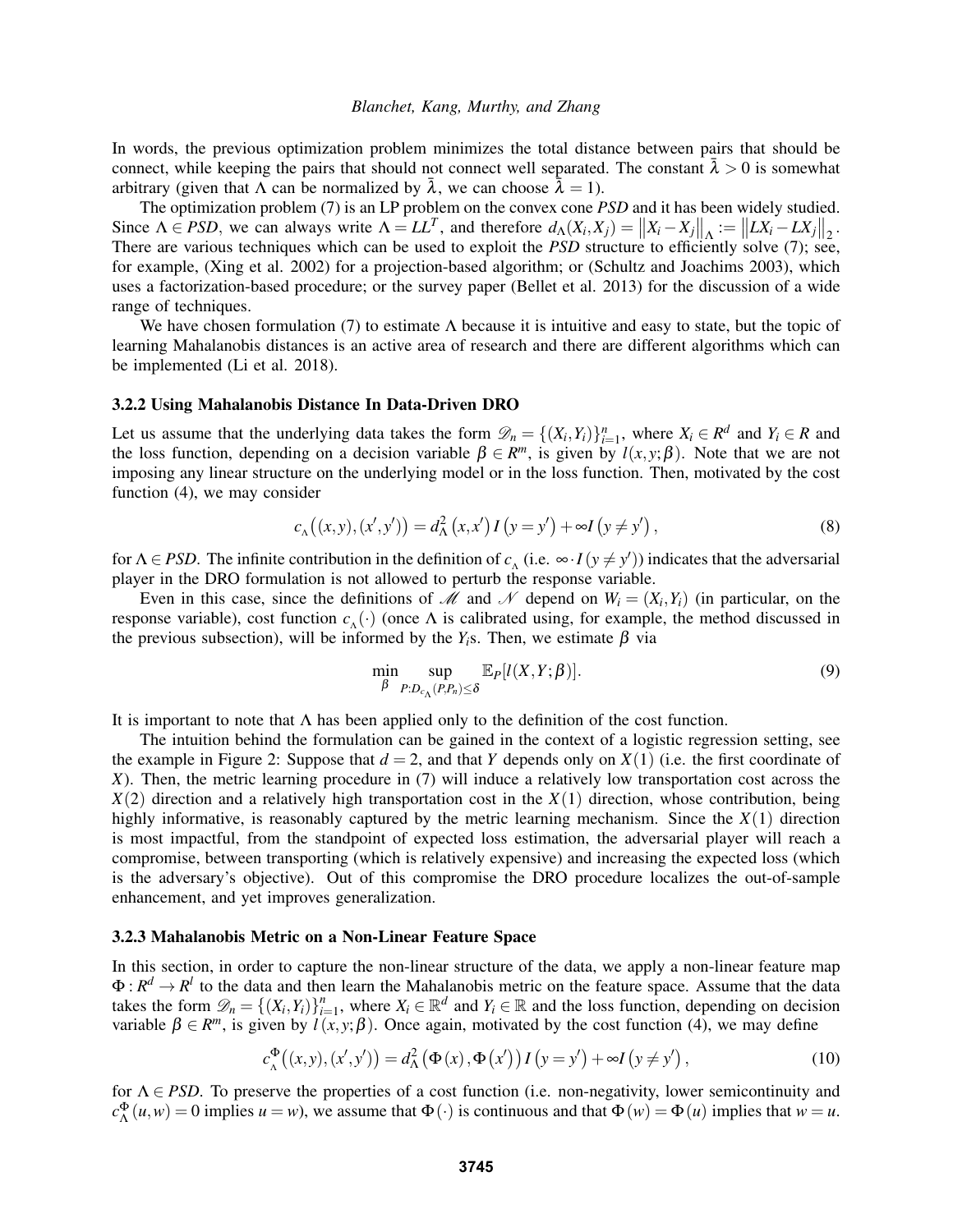

<span id="page-6-1"></span>Figure 2: Motivation for Mahalanobis cost function.

Then we can apply a metric learning procedure, such as the one described in [\(7\)](#page-4-1), to calibrate Λ. The intuition is the same as the one provided in the linear case in Section [3.2.2.](#page-5-0)

### 4 DATA-DRIVEN COST SELECTION AND ADAPTIVE REGULARIZATION

In this section we establish a direct connection between our fully data-driven DRO procedure and adaptive regularization. Moreover, our main result here, together with our discussion from the previous section, provides a direct connection between the metric learning literature and adaptive regularized estimators. As a consequence, the methods from the metric learning literature can be used to estimate the parameter of adaptively regularized estimators.

Throughout this section we consider again a data set of the form  $\mathcal{D}_n = \{(X_i, Y_i)\}_{i=1}^n$  with  $X_i \in \mathbb{R}^d$  and *Y<sub>i</sub>* ∈ R. Motivated by the cost function [\(4\)](#page-1-2) we define the cost function  $c_A(\cdot)$  as in [\(8\)](#page-5-1). Using (8) we obtain the following result.

<span id="page-6-0"></span>**Theorem 1** (DRO Representation for Generalized Adaptive Regularization) Assume that  $\Lambda \in R^{d \times d}$  in [\(8\)](#page-5-1) is positive definite. Given the data set  $\mathcal{D}_n$ , we obtain the following representation

<span id="page-6-2"></span>
$$
\min_{\beta} \max_{P:D_{c_{\Lambda}}(P,P_n) \leq \delta} \mathbb{E}_P^{1/2} \left[ \left( Y - X^T \beta \right)^2 \right] = \min_{\beta} \sqrt{\frac{1}{n} \sum_{i=1}^n \left( Y_i - X_i^T \beta \right)^2} + \sqrt{\delta} \left\| \beta \right\|_{\Lambda^{-1}}.
$$
\n(11)

Moreover, if  $Y \in \{-1,+1\}$  in the context of adaptive regularized logistic regression, we obtain the following representation

$$
\min_{\beta} \max_{P:D_{c_{\Lambda}}(P,P_n) \leq \delta} \mathbb{E}_P \left[ \log \left( 1 + e^{-Y(X^T \beta)} \right) \right] = \min_{\beta} \frac{1}{n} \sum_{i=1}^n \log \left( 1 + e^{-Y_i(X_i^T \beta)} \right) + \delta \|\beta\|_{\Lambda^{-1}}.
$$
 (12)

In order to recover a more familiar setting in adaptive regularization, assume that  $\Lambda$  is a diagonal positive definite matrix. In which case we obtain, in the setting of [\(11\)](#page-6-2),

<span id="page-6-3"></span>
$$
\min_{\beta} \max_{P:D_{c_{\Lambda}}(P,P_n) \leq \delta} \mathbb{E}_P^{1/2} \left[ \left( Y - X^T \beta \right)^2 \right] = \min_{\beta} \sqrt{\frac{1}{n} \sum_{i=1}^n \left( Y_i - X_i^T \beta \right)^2} + \sqrt{\delta} \sqrt{\sum_{i=1}^d \beta_i^2 / \Lambda_{ii}}.
$$
 (13)

The proof of Theorem [1](#page-6-0) follows similar dual problem derivation as for Theorem 1 in [\(Blanchet and](#page-11-13) [Kang 2017a\)](#page-11-13). We refer reader to Appendix A.2 in [Blanchet and Kang \(2017a\)](#page-11-13) for technique details.

The adaptive regularization method was first derived as a generalization for ridge regression in [\(Hoerl](#page-11-14) [and Kennard 1970b;](#page-11-14) [Hoerl and Kennard 1970a\)](#page-11-15). Recent works show that adaptive regularization can improve the predictive power of its non-adaptive counterpart, specially in high-dimensional settings [\(Zou](#page-11-16) [2006;](#page-11-16) [Ishwaran and Rao 2014\)](#page-11-8).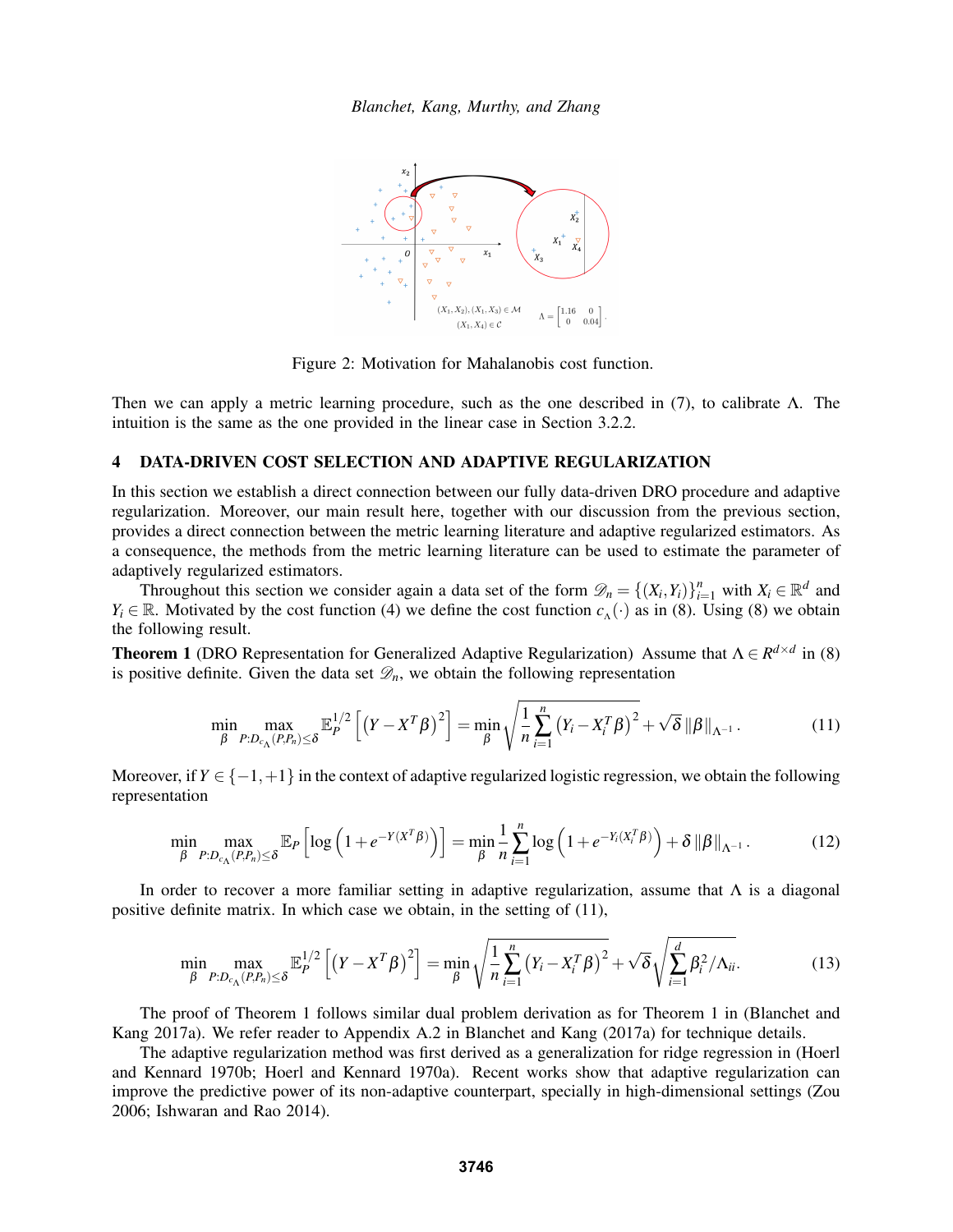In view of [\(13\)](#page-6-3), our discussion in Section [3.2.1](#page-4-2) uncovers tools which can be used to estimate the coefficients  $\{1/\Lambda_{ii}: 1 < i \leq d\}$  using the connection to metric learning procedures. To complement the intuition given in Figure [2,](#page-6-1) note that in the adaptive regularization literature one often choose  $\Lambda_{ii} \approx 0$  to induce  $\beta_i \approx 0$  (i.e., there is a high penalty to variables with low explanatory power). This, in our setting, would correspond to transport costs which are low in such low explanatory directions.

### <span id="page-7-1"></span>5 SOLVING DATA-DRIVEN DRO BASED ON OPTIMAL TRANSPORT DISCREPANCIES

In order to fully take advantage of the combination synergies between metric learning methodology and our DRO formulation, it is crucial to have a methodology which allows us to efficiently estimate  $\beta$  in DRO problems such as [\(1\)](#page-0-0). In the presence of a simplified representation such as [\(2\)](#page-1-0) or [\(13\)](#page-6-3), we can apply standard stochastic optimization results [\(Lei and Jordan 2016\)](#page-11-17).

Our objective in this section is to study algorithms which can be applied for more general loss and cost functions, for which a simplified representation might not be accessible.

Throughout this section, once again we assume that the data is given in the form  $\mathcal{D}_n = \{(X_i, Y_i)\}_{i=1}^n \subset$  $\mathbb{R}^{d+1}$ . The loss function is written as  $\{l(x, y; \beta) : (x, y) \in \mathbb{R}^{d+1}, \beta \in \mathbb{R}^m\}$ . We assume that for each  $(x, y)$ , the function  $l(x, y, \cdot)$  is convex and continuously differentiable. Further, we shall consider cost functions of the form

$$
\bar{c}\left((x,y),(x',y')\right) = c\left(x,x'\right)I\left(y=y'\right) + \infty I\left(y \neq y'\right),\,
$$

as this will simplify the form of the dual representation in the inner optimization of our DRO formulation. To ensure boundedness of our DRO formulation, we impose the following assumption.

Assumption 1. There exists  $\Gamma(\beta, y) \in (0, \infty)$  such that  $l(u, y; \beta) \leq \Gamma(\beta, y) \cdot (1 + c(u, x))$ , for all  $(x, y) \in$  $\mathscr{D}_n$ , Under Assumption 1, we can guarantee that

$$
\max_{P:D_c(P,P_n)\leq \delta} \mathbb{E}_P\left[l(X,Y;\beta)\right] \leq (1+\delta) \max_{i=1,\dots,n} \Gamma(\beta,Y_i) < \infty.
$$

Using the strong duality theorem for semi-infinite linear programming problem in Appendix B of [\(Blanchet](#page-11-0) [et al. 2016\)](#page-11-0),

$$
\max_{P:D_c(P,P_n)\leq\delta}\mathbb{E}_P\left[l\left(X,Y;\boldsymbol{\beta}\right)\right]=\min_{\lambda\geq0}\frac{1}{n}\sum_{i=1}^n\phi\left(X_i,Y_i,\boldsymbol{\beta},\lambda\right),
$$

where  $\psi(u, X, Y, \beta, \lambda) := l(u, Y; \beta) - \lambda (c(u, X) - \delta), \phi(X, Y, \beta, \lambda) := \max_{u \in \mathbb{R}^d} \psi(u, X, Y, \beta, \lambda)$ . Therefore,

<span id="page-7-0"></span>
$$
\min_{\beta} \max_{P:D_{c_{\Lambda}}(P,P_n) \leq \delta} \mathbb{E}_P[l(X,Y;\beta)] = \min_{\lambda \geq 0,\beta} \left\{ \mathbb{E}_{P_n}[\phi(X,Y,\beta,\lambda)] \right\}.
$$
 (14)

The optimization in [\(14\)](#page-7-0) is minimize over  $\beta$  and  $\lambda$ , which we can consider stochastic approximation algorithm if the gradient of  $\phi(\cdot)$  with respect to  $\beta$  and  $\lambda$  exist. However,  $\phi(\cdot)$  is given in the form of the value function of a maximization problem, of which the gradient is not easily accessible. We will discuss the detailed algorithm and the validity of the smoothing approximation below.

We consider a smoothing approximation technique to remove the maximization problem  $\phi(\cdot)$  using soft-max counterpart,  $\phi_{\varepsilon,f}(\cdot)$ . The smoothing soft-max approximation has been explored and applied to approximately solve the DRO problem for the discrete case, where we restrict the distributionally uncertainty set only contains probability measures support on finite set (i.e., labeled training data and unlabeled training data with pseudo labels), we refer [Blanchet and Kang \(2017b\)](#page-11-18) for further details.

However, due to the continuous-infinite support constraint, the soft-max approximation is a non-trivial generalization of the finite-discrete analogue. The smoothing approximation for  $\phi(\cdot)$  is defined as,

$$
\phi_{\varepsilon,f}(X,Y,\beta,\lambda)=\varepsilon\log\left(\int_{\mathbb{R}^d}\exp\left(\left[\psi(u,X,Y,\beta,\lambda)\right] / \varepsilon\right)f(u)\,du\right),\,
$$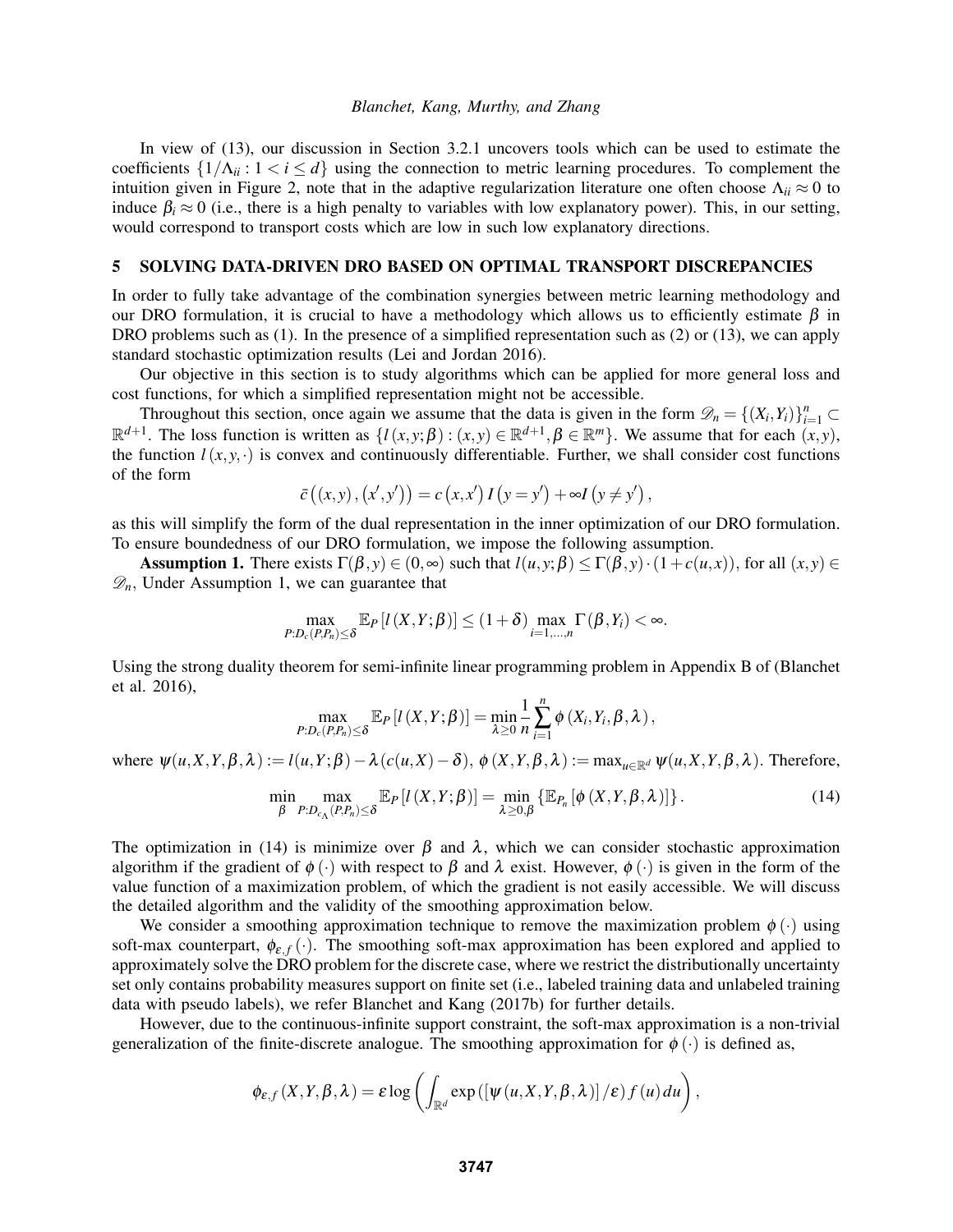where  $f(\cdot)$  is a probability density in  $\mathbb{R}^d$ ; for example, we can consider a multivariate normal distribution and  $\varepsilon$  is a small positive number regarded as smoothing parameter.

Theorem [2](#page-8-0) below allows to quantify the error due to smoothing approximation.

<span id="page-8-0"></span>**Theorem 2** Under mild technical assumptions (see Assumption 1-4 in Appendix [A\)](#page-9-0), there exists  $\varepsilon_0 > 0$ such that for every  $\varepsilon < \varepsilon_0$ , we have

$$
\phi(X,Y,\beta,\lambda) \geq \phi_{\varepsilon,f}(X,Y,\beta,\lambda) \geq \phi(X,Y,\beta,\lambda) - d\varepsilon \log(1/\varepsilon)
$$

The proof of Theorem [2](#page-8-0) is given in Appendix [A.](#page-9-0)

After applying smooth approximation, the optimization problem turns into a standard stochastic optimization problem and we can apply mini-batch based stochastic approximation (SA) algorithm to solve it. As we can notice, as a function and  $\beta$  and  $\lambda$ , the gradient of  $\phi_{\varepsilon,f}(\cdot)$  satisfies

$$
\nabla_{\beta} \phi_{\varepsilon,f}(X,Y,\beta,\lambda) = \frac{\mathbb{E}_{U \sim f} \left[ \exp(\psi(U,X,Y,\beta,\lambda)/\varepsilon) \nabla_{\beta} l \left( f_{\beta}(U),Y \right) \right]}{\mathbb{E}_{U \sim f} \left[ \exp(\psi(U,X,Y,\beta,\lambda)/\varepsilon) \right]},
$$
  

$$
\nabla_{\lambda} \phi_{\varepsilon,f}(X,Y,\beta,\lambda) = \frac{\mathbb{E}_{U \sim f} \left[ \exp(\psi(u,X,Y,\beta,\lambda)/\varepsilon) (\delta - c_{\mathcal{D}_n}(u,X)) \right]}{\mathbb{E}_{U \sim f} \left[ \exp(\psi(U,X,Y,\beta,\lambda)/\varepsilon) \right]}.
$$

However, since the gradients are still given in the form of expectation, we can apply a simple Monte Carlo sampling algorithm to approximate the gradient, i.e., we sample  $U_i$ 's from  $f(\cdot)$  and evaluate the numerators and denominators of the gradient using Monte Carlo separately. For more details of the SA algorithm, please see in Algorithm [1.](#page-8-1)

<span id="page-8-1"></span>Algorithm 1 Stochastic Gradient Descent with Continuous State

- 1: **Initialize**  $\lambda = 0$ , and  $\beta$  to be empirical risk minimizer,  $\varepsilon = 0.5$ , tracking error *Error* = 100.
- 2: while *Error* > 10−<sup>3</sup> do
- 3: **Sample** a mini-batch uniformly from observations  $\{X_{(j)}, Y_{(j)}\}_{j=1}^M$ , with  $M \le n$ .
- 4: For each  $j = 1, \ldots, M$ , sample i.i.d.  $\{U_k^{(j)}\}$  $\{f_k^{(j)}\}_{k=1}^L$  from  $\mathcal{N}\left(0, \sigma^2 I_{d \times d}\right)$ .
- 5: We denote  $f_L^j$  $L_L^{j}$  as empirical distribution for  $U_k^{(j)}$  $k_k^{(1)}$ 's, and estimate the batched as

$$
\nabla_{\beta} \phi_{\varepsilon,f} = \frac{1}{M} \sum_{j=1}^{M} \nabla_{\beta} \phi_{\varepsilon,f_{L}^{j}}(X_{(j)},Y_{(j)},\beta,\lambda), \nabla_{\lambda} \phi_{\varepsilon,f} = \frac{1}{M} \sum_{j=1}^{M} \nabla_{\lambda} \phi_{\varepsilon,f_{L}^{j}}(X_{(j)},Y_{(j)},\beta,\lambda).
$$

- 6: Update  $\beta$  and  $\lambda$  using  $\beta = \beta + \alpha_{\beta} \nabla_{\beta} \phi_{\varepsilon,f}$  and  $\lambda = \lambda + \alpha_{\lambda} \nabla_{\lambda} \phi_{\varepsilon,f}$ .
- 7: Update tracking error *Error* as the norm of difference between latest parameter and average of last 50 iterations.
- 8: Output  $β$ .

### 6 NUMERICAL EXPERIMENTS

We validate our data-driven cost function based DRO using 6 real data examples from the UCI machine learning database [\(Lichman, M. 2013\)](#page-11-19), with BC for breast-cancer, BN for, QSAR for QSAR biodegration, Magic for MAGIC Gamma Telescope, MB for MiniBooNE particle identification, and SB for Spambase. Those are standard binary classification task with multivariate predictors. And in the table, we show the average log-exponential loss function and its 1-standard deviation. We focus on a DRO formulation based on the log-exponential loss for a linear model. We use the linear metric learning framework explained in equation [\(7\)](#page-4-1), which we feed into the cost function,  $c_\Lambda$ , as in [\(8\)](#page-5-1), denoting by DRO-L. In addition, we also fit a cost function  $c_{\Lambda}^{\Phi}$ , as explained in [\(10\)](#page-5-2) using linear and quadratric transformations, in order to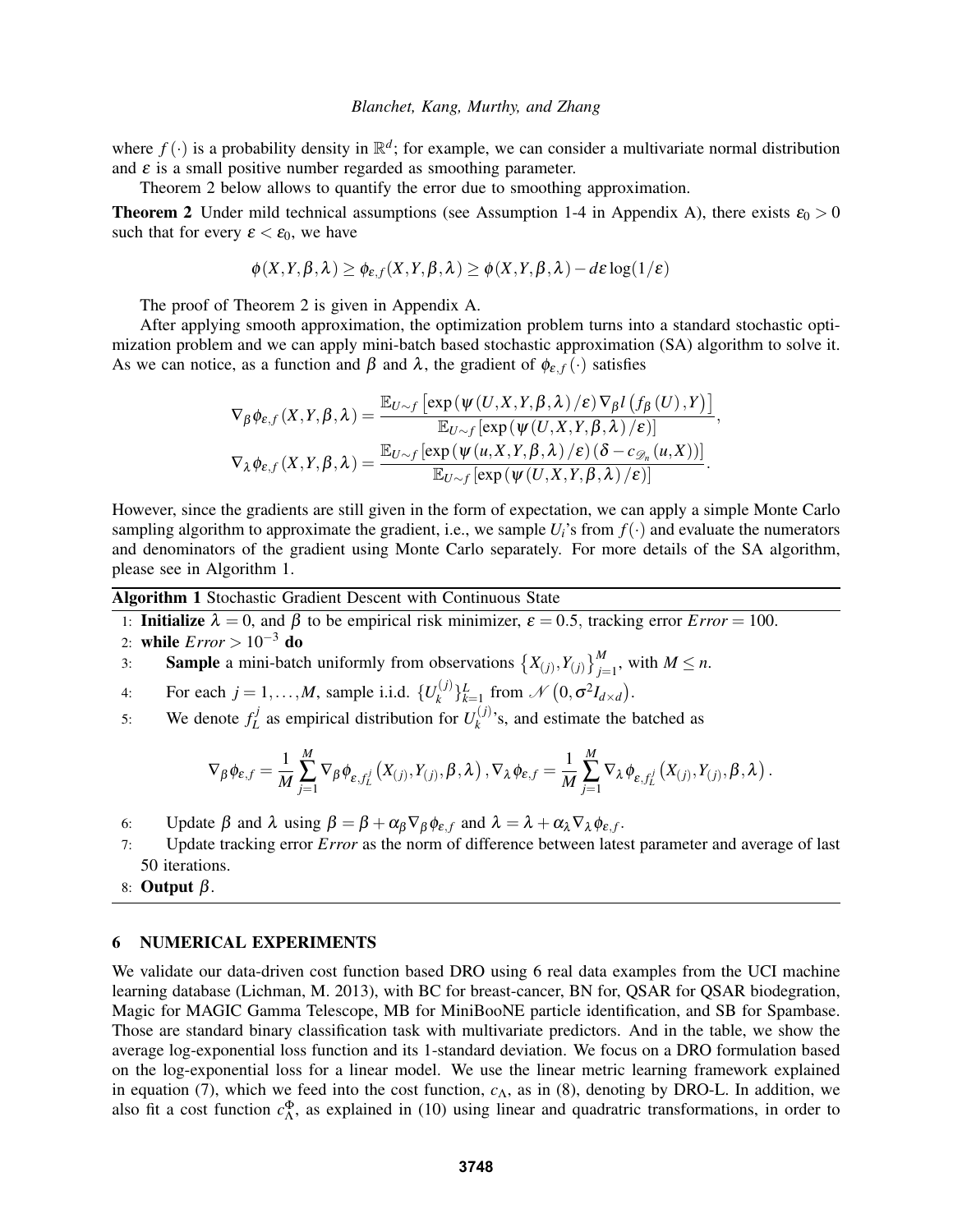capture the nonlinear structure of the data; the outcome is denote as (DRO-NL). We compare our DRO-L and DRO-NL with logistic regression (LR), and regularized logistic regression (LRL1). For each iteration and each data set, the data is split randomly into training and test sets. In order to demonstrate the power of DRO formulation, the empirical distribution  $P_n$  should be deviate from the underlying distribution  $P_0$ to some extent. Thus, we keep the size of training set relatively small to demonstate the prediction power of DRO formulation. We fit the models on the training set and evaluate the performance on test set. The regularization parameter is chosen via 5−fold cross-validation for LRL1, DRO-L and DRO-NL. We report the mean and standard deviation for training and testing log-exponential error and testing accuracy for 200 independent experiments for each data set. The details of the numerical results and basic information of the data is summarized in Table [1.](#page-9-1)

|                  |       | <b>BC</b>       | <b>BN</b>       | <b>OSAR</b>     | Magic           | MB              | <b>SB</b>       |
|------------------|-------|-----------------|-----------------|-----------------|-----------------|-----------------|-----------------|
| <b>LR</b>        | Train | $0\pm 0$        | $.008 \pm .003$ | $.026 \pm .008$ | $.213 \pm .153$ | $0\pm 0$        | $0\pm 0$        |
|                  | Test  | $8.75 \pm 4.75$ | $2.80 \pm 1.44$ | $35.5 \pm 12.8$ | $17.8 \pm 6.77$ | $18.2 \pm 10.0$ | $14.5 \pm 9.04$ |
|                  | Accur | $.762 \pm .061$ | $.926 \pm .048$ | $.701 \pm .040$ | $.668 \pm .042$ | $.678 \pm .059$ | $.789 \pm .035$ |
| LRL1             | Train | $.185 \pm .123$ | $.080 \pm .030$ | $.614 \pm .038$ | $.548 \pm .087$ | $.401 \pm .167$ | $.470 \pm .040$ |
|                  | Test  | $.428 \pm .338$ | $.340 \pm .228$ | $.755 \pm .019$ | $.610 \pm .050$ | $.910 \pm .131$ | $.588 \pm .140$ |
|                  | Accur | $.929 \pm .023$ | $.930 \pm .042$ | $.646 \pm .036$ | $.665 \pm .045$ | $.717 \pm .041$ | $.811 \pm .034$ |
| DRO-L            | Train | $.022 \pm .019$ | $.197 \pm .112$ | $.402 \pm .039$ | $.469 \pm .064$ | $.294 \pm .046$ | $.166 \pm .031$ |
|                  | Test  | $.126 \pm .034$ | $.275 \pm .093$ | $.557 \pm .023$ | $.571 \pm .043$ | $.613 \pm .053$ | $.333 \pm .018$ |
|                  | Accur | $.954 \pm .015$ | $.919 \pm .050$ | $.733 \pm .026$ | $.727 \pm .039$ | $.714 \pm .032$ | $.887 \pm .011$ |
| DRO-NL           | Train | $.032 \pm .015$ | $.113 \pm .035$ | $.339 \pm .044$ | $.381 \pm .084$ | $.287 \pm .049$ | $.195 \pm .034$ |
|                  | Test  | $.119 \pm .044$ | $.194 \pm .067$ | $.554 \pm .032$ | $.576 \pm .049$ | $.607 \pm .060$ | $.332 \pm .015$ |
|                  | Accur | $.955 \pm .016$ | $.931 \pm .036$ | $.736 \pm .027$ | $.730 \pm .043$ | $.716 \pm .054$ | $.889 \pm .009$ |
| Num Predictors   |       | 30              | 4               | 30              | 10              | 20              | 56              |
| Train Size       |       | 40              | 20              | 80              | 30              | 30              | 150             |
| <b>Test Size</b> |       | 329             | 752             | 475             | 9,990           | 125,034         | 2,951           |

<span id="page-9-1"></span>Table 1: Numerical results for real data sets.

We can observe from Table [1](#page-9-1) that DRO-L performs better than the benchmark model LRL1 in terms of the test error, and the DRO-NL model further improves the average test error in all except Magic dataset.

### 7 CONCLUSION AND DISCUSSION

Our fully data-driven DRO procedure combines a semiparametric approach (i.e., the metric learning procedure) with a parametric procedure (expected loss minimization) to enhance the generalization performance of the underlying parametric model. We emphasize that our approach is applicable to any DRO formulation and is not restricted to classification tasks. An interesting research avenue that might be considered is the development of a semisupervised framework as in [\(Blanchet and Kang 2017b\)](#page-11-18), in which unlabeled data is used to inform the support of the elements in  $\mathscr{U}_{\delta}(P_n)$ .

## ACKNOWLEDGMENTS

We gratefully acknowledge support from the following NSF grants 1915967, 1820942, 1838676 as well as DARPA award N660011824028.

### <span id="page-9-0"></span>A PROOF OF THEOREM [2](#page-8-0)

Let us begin by listing the assumptions required to prove Theorem [2.](#page-8-0) First, we begin by recalling Assumption 1 from Section [5.](#page-7-1)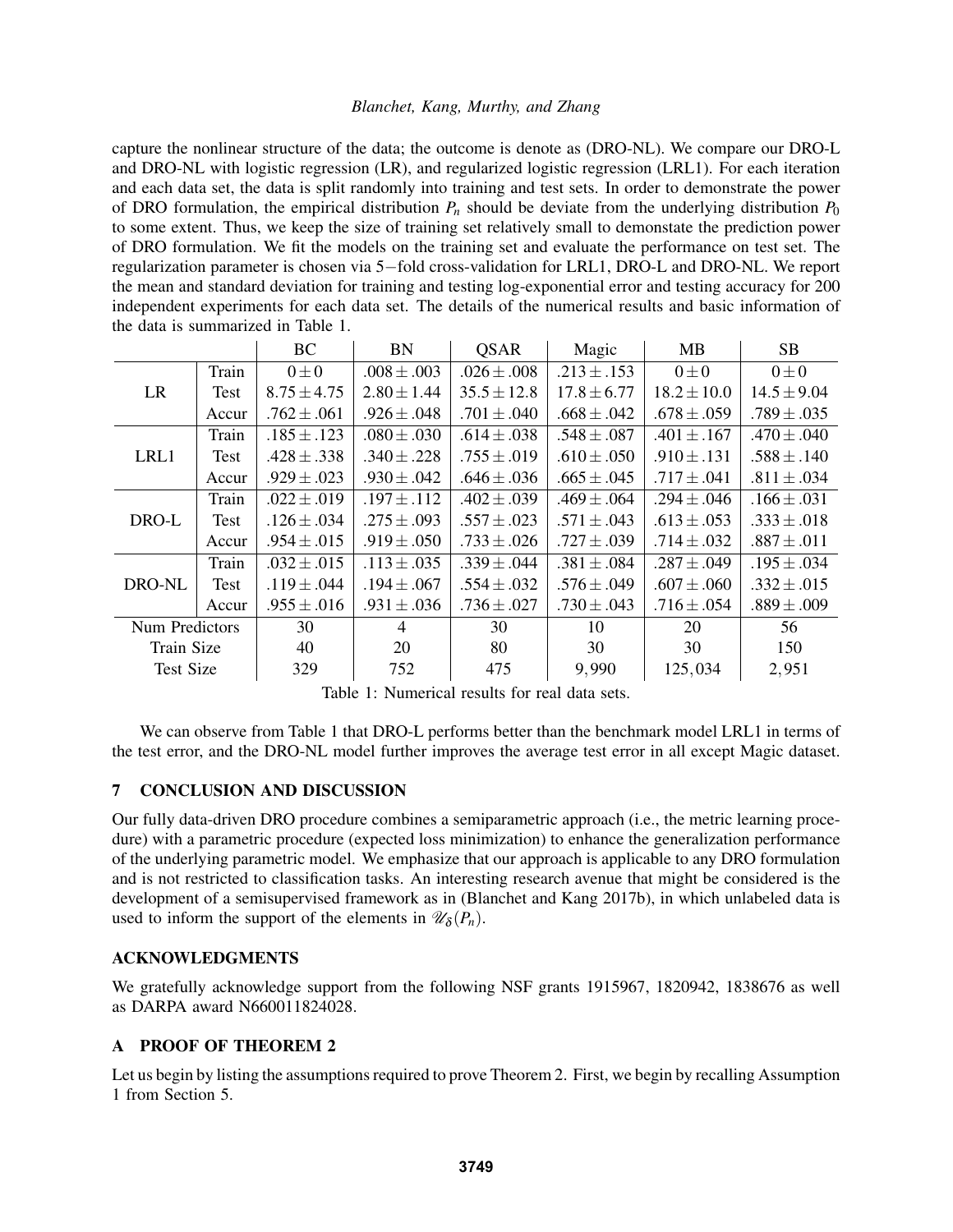Assumption 1. There exists  $\Gamma(\beta, y) \in (0, \infty)$  such that  $l(u, y; \beta) \leq \Gamma(\beta, y) \cdot (1 + c(u, x))$ , for all  $(x, y) \in \mathcal{D}_n$ , We now introduce Assumptions 2-4 below.

**Assumption 2.**  $\psi(\cdot, X, Y, \beta, \lambda)$  is twice continuously differentiable and the Hessian of  $\psi(\cdot, X, Y, \beta, \lambda)$ evaluated at  $u^*$ ,  $D_u^2 \psi(u^*, X, Y, \beta, \lambda)$ , is positive definite. In particular, we can find  $\theta > 0$  and  $\eta > 0$ , such that

$$
\psi(u, X, Y, \beta, \lambda) \geq \psi(u^*, X, Y, \beta, \lambda) - \frac{\theta}{2} ||u - u^*||_2^2, \quad \forall u \text{ s.t. } ||u - u^*||_2 \leq \eta.
$$

**Assumption 3.** For a constant  $\lambda_0 > 0$  such that  $\phi(X, Y, \beta, \lambda_0) < \infty$ , let  $K = K(X, Y, \beta, \lambda_0)$  be any upper bound for  $\phi(X, Y, \beta, \lambda_0)$ .

**Assumption 4.** In addition to the lower semicontinuity of  $c(\cdot) \ge 0$ , we assume that  $c(\cdot, X)$  is coercive in the sense that  $c(u,X) \to \infty$  as  $||u||_2 \to \infty$ .

For any set *S*, the *r*-neighborhood of *S* is defined as the set of all points in  $\mathbb{R}^d$  that are at distance less than *r* from *S*, i.e.  $S_r = \bigcup_{u \in S} {\{\bar{u} : ||\bar{u} - u||_2 \le r\}}.$ 

*Proof of Theorem [2.](#page-8-0)* The first part of the inequality is easy to derive. For the second part, we proceed as follows: Under Assumptions 3 and 4, we can define the compact set

$$
\mathscr{C}=\mathscr{C}(X,Y,\beta,\lambda)=\{u: c(u,X)\leq l(X,Y;\beta)-K+\lambda_0/(\lambda-\lambda_0)\}.
$$

It is easy to check that  $\arg \max \{ \psi(u, X, Y, \lambda) \} \subset \mathcal{C}$ . Owing to optimality of  $u^*$  and from Assumption 2 that  $K \geq \phi(X, Y, \beta, \lambda_0)$ , we can see that

$$
l(X,Y) \leq l(u^*,Y) - \lambda c(u,X) = l(u^*,Y) - \lambda_0 c(u^*,X) - (\lambda - \lambda_0)c(u^*,X) \leq K - \lambda_0 - (\lambda - \lambda_0)c(u^*,X).
$$

Thus by definition of  $\mathscr{C} = \mathscr{C}(X,Y,\beta,\lambda)$ , it follows easily that  $u^* \in \mathscr{C}$ , which further implies  $\{u : ||u - u^*||_2 \leq$  $\eta$   $\subset \mathscr{C}_n$ . Then we combine the strongly convexity assumption in Assumption 2 and the definition of  $\phi_{\varepsilon,f}(u,X,Y,\beta,\lambda)$ , which yields

$$
\begin{split} \phi_{\varepsilon,f}(X,Y,\beta,\lambda) &\geq \varepsilon \log \left( \int_{\|u-u^*\|_2 \leq \eta} \exp \left( \left[ \phi \left( X,Y,\beta,\lambda \right) - \frac{\theta}{2} \|u - u^*\|_2^2 \right] / \varepsilon \right) f(u) du \right) \\ &= \varepsilon \log \left( \exp \left( \phi \left( X,Y,\beta,\lambda \right) / \varepsilon \right) \right) \int_{\|u-u^*\|_2 \leq \eta} \exp \left( -\frac{\theta}{2} \|u - u^*\|_2^2 / \varepsilon \right) f(u) du \\ &= \phi \left( X,Y,\beta,\lambda \right) + \varepsilon \log \int_{\|u - u^*\|_2 \leq \eta} \exp \left( -\frac{\theta \|u - u^*\|_2^2}{2\varepsilon} \right) f(u) du. \end{split}
$$

As  $\{u: ||u-u^*||_2 \leq \eta\} \subset \mathscr{C}_{\eta}$ , we can use the lower bound of  $f(\cdot)$  to deduce that

$$
\int_{\|u-u^*\|_2 \leq \eta} \exp\left(-\frac{\theta\|u-u^*\|_2^2}{2\varepsilon}\right) f(u) du \geq \inf_{u \in \mathscr{C}_{\eta}} f(u) \times \int_{\|u-u^*\|_2 \leq \eta} \exp\left(-\frac{\theta\|u-u^*\|_2^2}{2\varepsilon}\right) du
$$
  
= 
$$
\inf_{u \in \mathscr{C}_{\eta}} f(u) \times (2\pi\varepsilon/\theta)^{d/2} P(Z_d \leq \eta^2 \theta/\varepsilon),
$$

where  $Z_d$  is a chi-squared random variable of *d* degrees of freedom. To conclude, recall that  $\varepsilon \in (0, \eta^2 \theta \chi_\alpha)$ , the lower bound of  $\phi_{\varepsilon,f}(\cdot)$  can be written as

$$
\phi_{\varepsilon,f}(X,Y,\beta,\lambda) \geq \phi(X,Y,\beta,\lambda) - \frac{d}{2}\varepsilon \log(1/\varepsilon) + \frac{d}{2}\varepsilon \log\left((2\pi\alpha/\theta)\inf_{u\in\mathscr{C}_{\eta}}f(u)\right).
$$

This completes the proof of Theorem [2.](#page-8-0)

 $\Box$